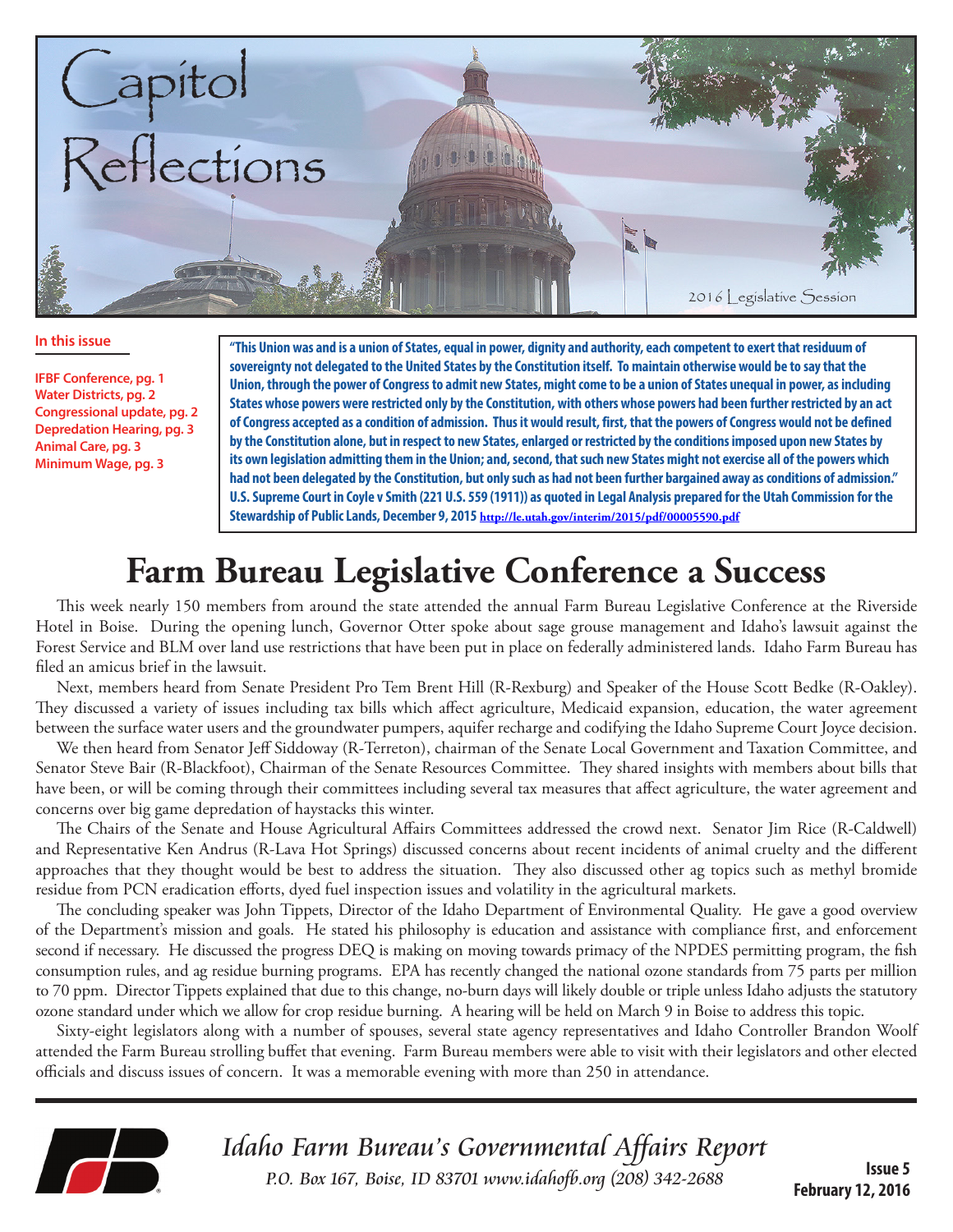#### **Bills regarding Ground Water Districts**

The Senate Resources and Environment Committee held a hearing on four bills that affect ground water districts. The bills primarily relate to the provisions regarding the content of petition for annexation, the participation of nonirrigators for mitigation purposes, determining member cost-share, and approval for short-term debt by districts without an election. Many costly mitigation efforts have been made by ground water districts to avoid curtailment and water-calls, and these bills address how such costs will be shared with joining members. The committee passed all four bills to the floor with a do-pass recommendation. A further description of each bill follows:

**S1222** - Amends the Ground Water District Act to place irrigators and nonirrigators on equal footing. This bill clarifies that nonirrigators who only join a ground water district for mitigation purposes may be subject to all mitigation plans and activities of the district. With many ground water districts having implemented multiple mitigation plans – several of which providing overlapping and compounded benefits – this bill would allow districts to distribute these costs equally. For practical reasons, districts must have the ability to require both their irrigator and nonirrigator members to participate in all mitigation plans and activities that benefit the member.

**S1223** - Amends the Ground Water District Act to give ground water districts the ability, but not the obligation, to contract with nonmembers who wish to participate in and obtain the benefits of the district's mitigation plans. While ground water districts have geographic boundaries, many mitigation plans have limitations that might be geographical or other sorts. The amendment gives districts the ability to decline to contract with a nonmember if the district board of directors determines, for any reason, it is not in the district's best interests. This does not affect the right of nonmembers within a district's boundaries to join the district under Idaho Code.

**S1224** - Amends the Ground Water District Act to enable ground water districts to impose assessments based on the number of acres authorized to be irrigated as an alternative to the quantity of water authorized to be diverted. Idaho Code presently provides for assessments based on the quantity of water authorized to be diverted. Some ground water districts prefer to assess irrigators based on the number of acres authorized to be irrigated. These amendments enable districts to do either.

**S1225** - Amends the Ground Water District Act to clarify that ground water districts may incur short-term debt without holding an election or seeking judicial confirmation. Idaho Code, as presently written, requires ground water districts to hold an election and obtain judicial confirmation prior to incurring any financial obligation, arguably even routine operations expenses such as utilities. The amendment clarifies that an election and judicial confirmation are not necessary for districts to incur shortterm financial obligations with a repayment term not exceeding one year.

# **Congressional Delegation Speaks at Conference**

Each year, a National Affairs Conference Call is included in Idaho Farm Bureau's Legislative Leadership Conference agenda. All four members of Idaho Congressional delegation were scheduled to speak during this week's call, but an unforeseen schedule change had Senator Risch on an airplane and unable to participate. Melinda Smyser, Sen. Risch's Regional Director, attended the National Affairs Breakfast and conference call.

Congressman Mike Simpson's office was represented at the breakfast and call by Nikki Wallace-Regional Director and Soren Dorius-Constituent Services. The Congressman told the group that in many cases, the courts have been the only protection from federal overreach and cited injunctions against EPA's WOTUS and coal plant rules. He told the Farm Bureau members that Congress is actually reducing discretionary spending. However, entitlements are what drives the federal budget, and these will have to be addressed to significantly reduce the national debt.

Congressman Raul Labrador provided an update on national monument reform, Water Rights Protection Act of 2015 and state management of federal land. He said that national monument reform remains a priority, and he and other Members of Congress will continue their attempts to change the Antiquities Act. The congressman also emphasized the importance of water rights held by individuals and water put to beneficial use. The Water Rights Protection Act prevents federal agencies from co-owning water rights with entities and individuals conducting business on federal lands, i.e., grazers, ski areas, some municipalities since the agencies do not put the water to beneficial use. Congressman Labrador's Regional Director, Brad Griff, attended the breakfast and conference call and answered questions at the end of the Congressman's presentation.

Last to speak was Senator Mike Crapo. He told the group he was the original Senate sponsor of the Water Rights Protection Act of 2015 and also emphasized the importance of putting water to beneficial use; something federal agencies do not do. The Senator used WOTUS and the EPA coal rules as examples of federal overreach and warned those in the room that he expected the Obama Administration to release many, many new rules in the last 11 months of the administration. Senator Crapo also talked about the FIFRA amendment to the Sportsman's bill which says an NPDES permit is not required when spraying chemicals near a water body if the label requirements of the chemical have been followed.